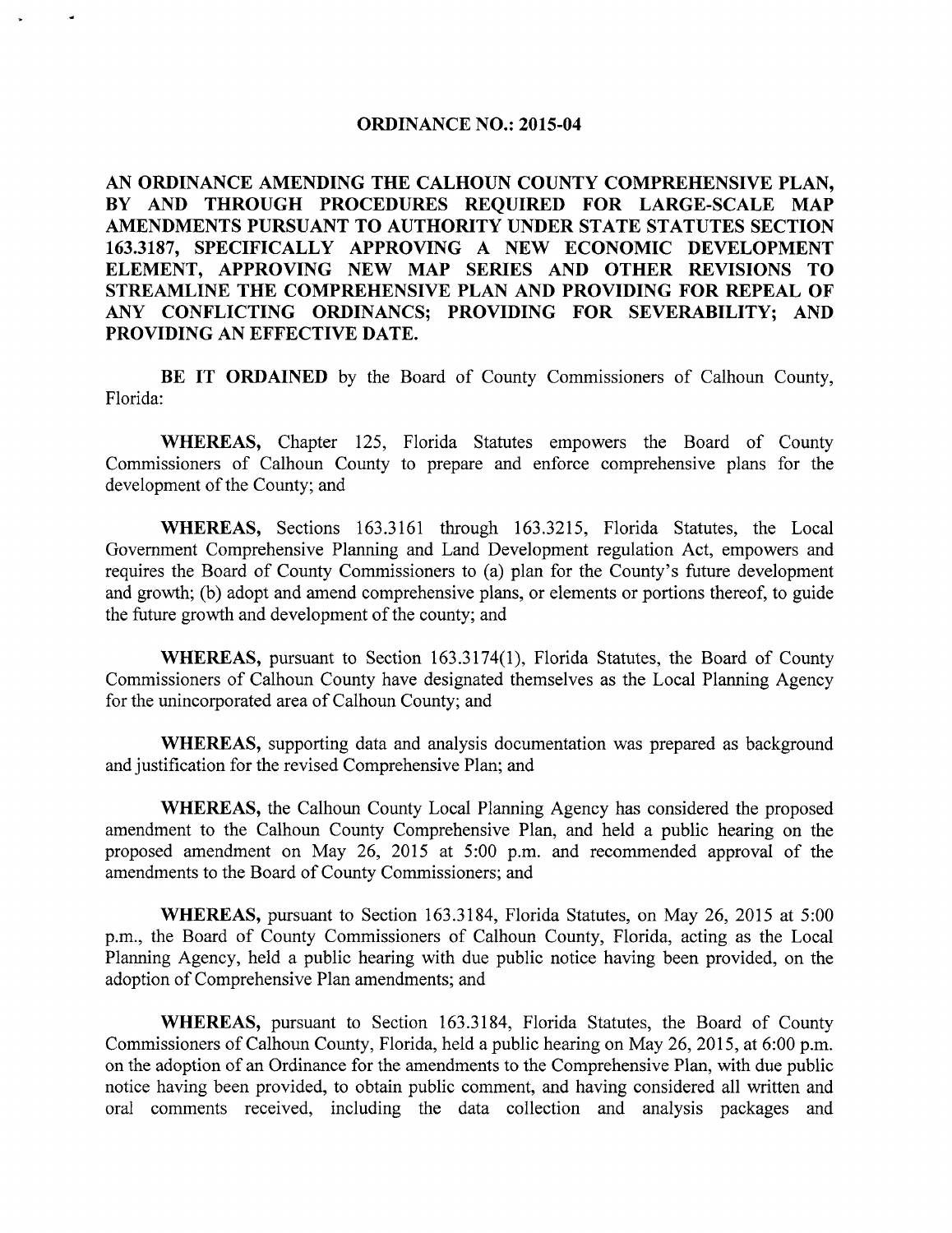recommendations of the Local Planning Agency, and having adopted and approved the proposed amendments for transmittal to the appropriate State agencies; and

**WHEREAS**, the reviewing agencies identified in Section 163.3184(1)(c), Florida Statutes, reviewed the proposed Comprehensive Plan and had no comments; and

**WHEREAS,** pursuant to Section 163.3184(3)(b)(c), Florida Statutes, the Board of County Commissioners of Calhoun County, Florida, held a public hearing on September 22, 2015, at  $6:00$  p.m. on the adoption of an Ordinance for the amendments to the Comprehensive Plan, with due public notice having been provided; and

**WHEREAS,** in exercise of its authority the Board of County Commissioners of Calhoun County, Florida, has determined it necessary and desirable to adopt the revised Comprehensive Plan to encourage the most appropriate use of land, water and resources, consistent with the public interest; and deal effectively with future issues that may result from the use and development of land within Calhoun County.

**NOW, THEREFORE, BE IT ORDAINED** by the Board of County Commissioners of Calhoun County, Florida, as follows:

Section 1. Purpose and Intent.

This Ordinance is enacted to carry out the purpose and intent of, and exercise the authority set out in, the Local Government Comprehensive Planning and Land Development Regulation Act, Sections 163.3161 through 163.3215, Florida Statutes, and Chapter 125, Florida Statutes, as amended;

Section 2. Calhoun County 2012-2025 Comprehensive Plan amendments.

The Calhoun County 2012-2025 Comprehensive Plan is hereby amended to include the New Economic Development Element, the New Map Series and other revisions to streamline the Comprehensive Plan attached and incorporated herein.

Section 3. Copy on File.

A certified copy of the enacting Ordinance, as well as certified copies of Calhoun County Comprehensive Plan and the New Map Series shall be filed with the Clerk of the Circuit Court of Calhoun County, Florida, and copies shall be made available to the public for a reasonable publication charge.

Section 4. Transmittal to Department of Economic Opportunity.

Pursuant to Section 163.3184, Florida Statutes, the Calhoun County Commission hereby authorizes the transmittal of this Ordinance and the amended version of the Calhoun County 2012-2025 Comprehensive Plan to the Department of Economic Opportunity.

### Section 5. Conflicts.

All Ordinances or parts of Ordinances in conflict with the provisions of this Ordinance are hereby repealed to the extent of such conflict.